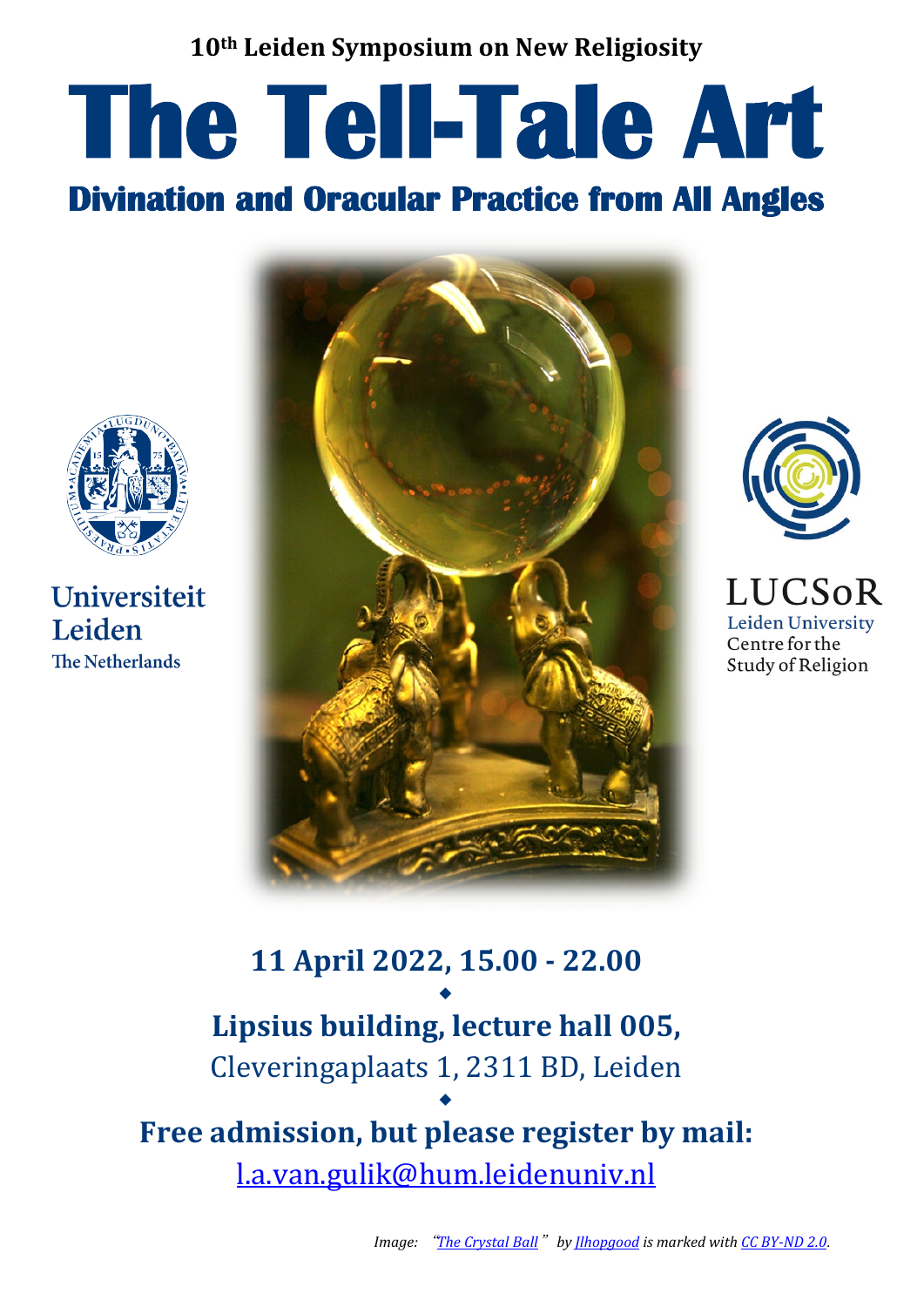In this symposium, we are exploring the varieties of divinatory practice. These techniques are a way to envision, predict and understand the individual's life from the perspective of the sacred world. Whether cast as mere funfair fortune-telling or as the most earnest augury, if religion refers to the bonding between humans and Gods, divination, like prayer, ought to have been ever at its heart. Still, especially in the here and now, the urge for direct experiences and personal understandings of the world became dominant. Consequently, divination now is a staple in the repertoire of spiritual expressions of individual seekers and New Religious Movements. Ultimately aiming to understand the functions and processes that ground these contemporary manifestations in their socio-cultural contexts, we will employ a comparative approach to divination. Each speaker contributes a complementary disciplinary take on the phenomenon.

# *PROGRAMME\**

*AFTERNOON*

| <i>AF I EKINUUIN</i> |                                                                                                            |
|----------------------|------------------------------------------------------------------------------------------------------------|
| $15:00 - 15:10$      | Introduction                                                                                               |
| $15:10 - 16:00$      | <b>Dr Léon van Gulik:</b> To Ask is Human, And to Divine Too: Types<br>and Elements of Divinatory Practice |
| $16:00 - 16:15$      | <b>Break</b>                                                                                               |
| $16:15 - 17:00$      | <b>Hella de Jong, MA:</b> But What Does it all Mean? An Emic Per-<br>spective on the Art of Divination     |
| $17:00 - 18:50$      | Dinner**                                                                                                   |
| <b>EVENING</b>       |                                                                                                            |
| $18:50 - 19:00$      | Opening evening programme                                                                                  |
| $19:00 - 19:45$      | <b>Dr Renske Janssen:</b> Cattle's Gut and Owlet's Wing: Divination<br>in Ancient Rome                     |
| $19:45 - 20:30$      | <b>Prof. Wouter van Beek:</b> Predicting the Past, Reviewing the<br>Present: Divination in Africa          |
| $20:30 - 20:45$      | <b>Break</b>                                                                                               |
| $20:45 - 21:30$      | <b>Dr Jesper Sørensen</b> (online): Gnosis by Chance: Cognitive Un-<br>derpinnings of Divinatory Practices |
| $21:30 - 22:00$      | <b>General discussion</b>                                                                                  |
|                      |                                                                                                            |

**\*** During the programme, there is a manned bookstall at the venue dedicated to the symposium. Cash only.

**\*\*** The food court in Lipsius will be open for this occasion during dinner time. Various cold and warm buns and subs are available for purchase, as well as soup, drinks and snacks.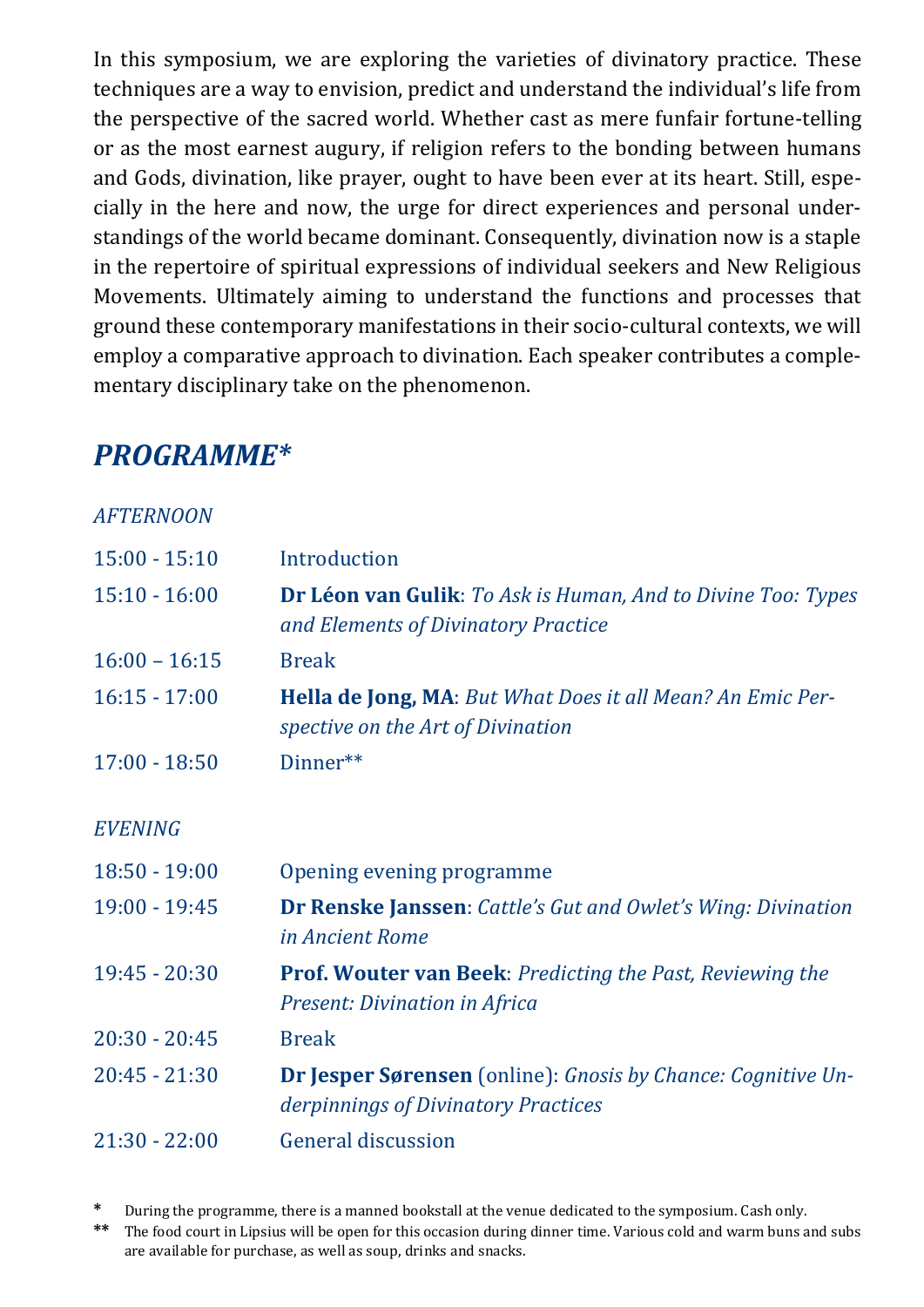# **Léon A. van Gulik**

*Senior Lecturer ad interim and Honorary Research Fellow at Leiden University Centre for the Study of Religion*

# ◆ **TO ASK IS HUMAN, AND TO DIVINE TOO Types and Elements of Divinatory Practice**

### *ABSTRACT*

Humans are prone to read intentionality into the vagaries of happenstance. Ever watchful for any natural symbolism in our environment, we may see the cosmic order expressed in bird's flights, in the stars – even in licking flames or in the pitchblack surface of a dark mirror. Starting with the psychological underpinnings of these practices, I will first explain how our understanding of coincidences and our capacity to think in terms of meaning are the basis for any practices that involve the perceived ability to communicate with the other-than-human actors in the sacred world. This functional perspective on divination supports the identification of the key components of the divinatory act, which constitutes the second part of my talk: the client, the question (or purpose), the diviner, the procedure, the randomizer, the symbolic system (i.e., 'cosmology'), the answer, the ramifications and the context. I will then proceed to the third part of my presentation, in which I offer three ways to classify divinatory practices: (1) by motivation (i.e., passive versus active divination), (2) by technique (i.e., associative versus projective divination), and (3) by interaction (i.e., inductive versus interpretative and versus intuitive divination). Together, the functional definition, elemental analysis and classification will help to interrelate the perspectives of the other presentations.

### *BIOGRAPHY*

[Dr Léon van Gulik](https://leonvangulik.academia.edu/) graduated as a cultural psychologist and a scholar of religion at Radboud University, Nijmegen. He obtained his PhD At Tilburg University, with his dissertation *Moongazers & Trailblazers: Creative Dynamics in Low Country Wicca*. For several years now, Van Gulik has operated as Senior Lecturer ad interim at various universities (Groningen, Amsterdam, Nijmegen and Leiden). Currently, he is engaged in two research projects: one on strategies of religious self-legitimation and one on the notion of human atmospheres (i.e., the felt properties of specific places, times and situations).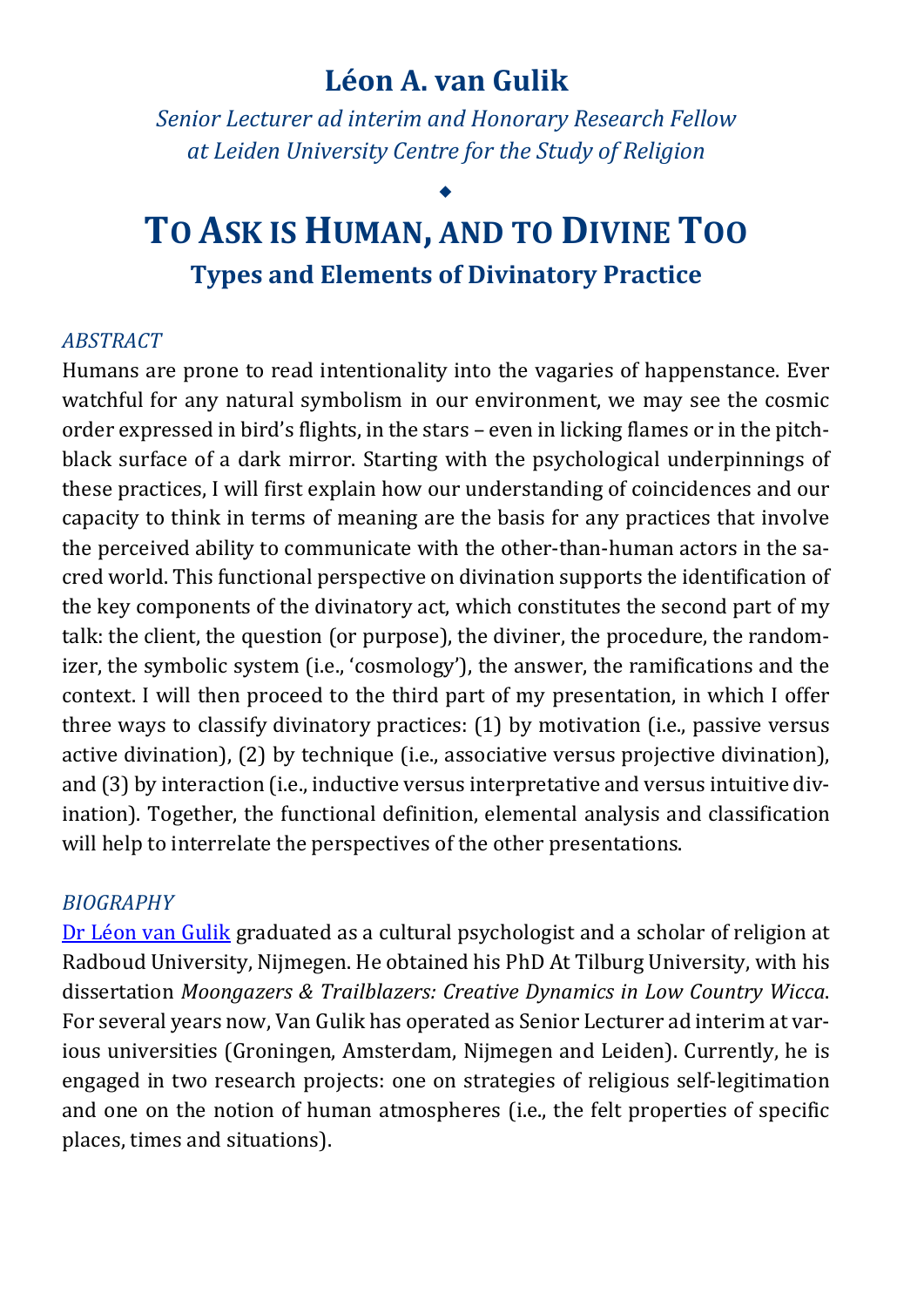# **Hella de Jong**

*Religious studies graduate and owner of Raven Coins* 

# ◆ **BUT WHAT DOES IT ALL MEAN? An emic perspective on the art of divination**

### *ABSTRACT*

I am a cleromancer, which means that to help somebody find guidelines for their future, I cast a 'lot' and read the patterns I perceive. In reaction to the opening lecture of this symposium, the art of divination will be explained within the context of our modern society. In a way, the reading of cards, sticks, stones – or in my case, coins – seems to be an antiquated art, no longer suitable for modern times and destined to die out. But is it? Like religion itself, which refuses to go away, even though we thought it would gradually disappear in the aftermath of the enlightenment, divination is still around. So what is the appeal? How do contemporary (western) diviners reconcile the meaning-seeking techniques of the oracles with the factseeking strategies of the modern world? Would not knowledge of the one exclude the value of the other? I will try to answer some of those questions in a short and personal talk. I will take you through the steps I take before I do a reading and offer insight on how these steps lead to a meaning-giving encounter with my clients. I aim for interactivity, so any questions you have always wanted to ask a modern oracle are welcome. Following the lecture, I will make myself available for questions and short three-coin-cast demonstrations over dinner.

### *BIOGRAPHY*

[Hella de Jong, MA,](https://www.ravencoins.com/) has received her MA in the Study of Religion (cum laude) at Leiden University in 2015. During her study, she specialized in Modern Religious Movements and wrote a thesis on the Crystal Skull Movement to conclude her academic education. She has been a practising neo-Pagan for more than 25 years, active in both Druidry and Wicca. In 2019, under the nom de plume of Hella Raven, she published the Raven Coins Oracle, the world's first and only coin-based oracle.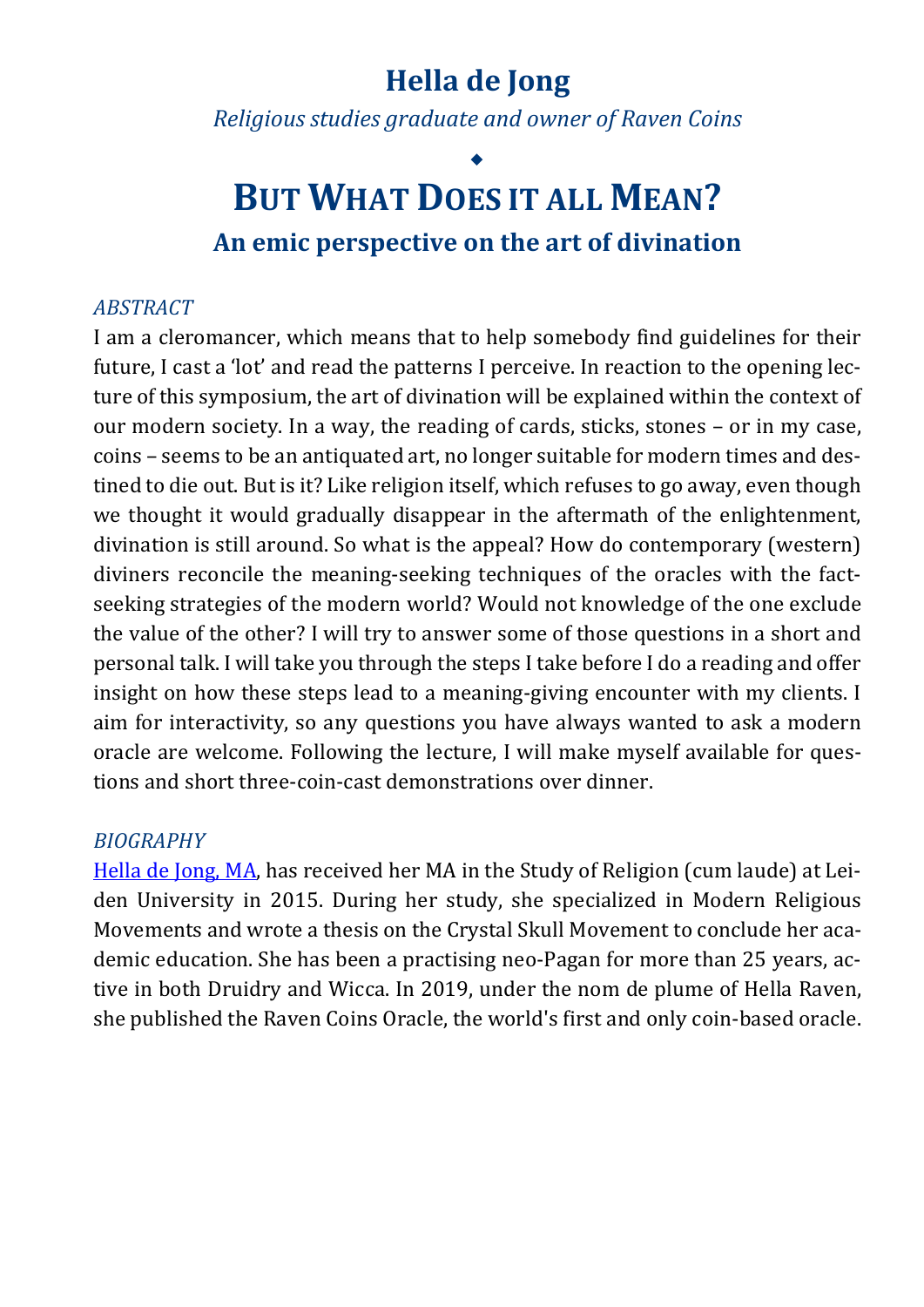# **Renske Janssen** *Independent researcher*

# ◆ **CATTLE'S GUT AND OWLET'S WING Divination in Ancient Rome**

### *ABSTRACT*

Divination was almost omnipresent in the Roman world and could be seen both as an essential part of maintaining the established order and as profoundly subversive. In this presentation, we will explore both sides of this coin. We will investigate what types of divination were used, what role(s) it could play in both public and private life, and who and what it was for. In particular, we will zoom in on divination's legal standing: how could Roman officials themselves be so actively involved in divination while trying to limit the practice at the same time?

### *BIOGRAPHY*

Dr [Renske Janssen](https://www.linkedin.com/in/renske-janssen/?originalSubdomain=nl) studied Classics in Leiden and obtained her doctorate in Ancient History at the same University in September 2020. Her dissertation, which is currently under contract for publication at Oxford University Press, focuses on legal interactions between the Roman authorities and marginalized religious groups and includes an in-depth analysis of the legal measures used to control divination up to the middle of the third century CE. As a researcher, dr. Janssen is particularly interested in how people in Classical Antiquity engaged with power structures and systems of authority, whether administrative or supernatural.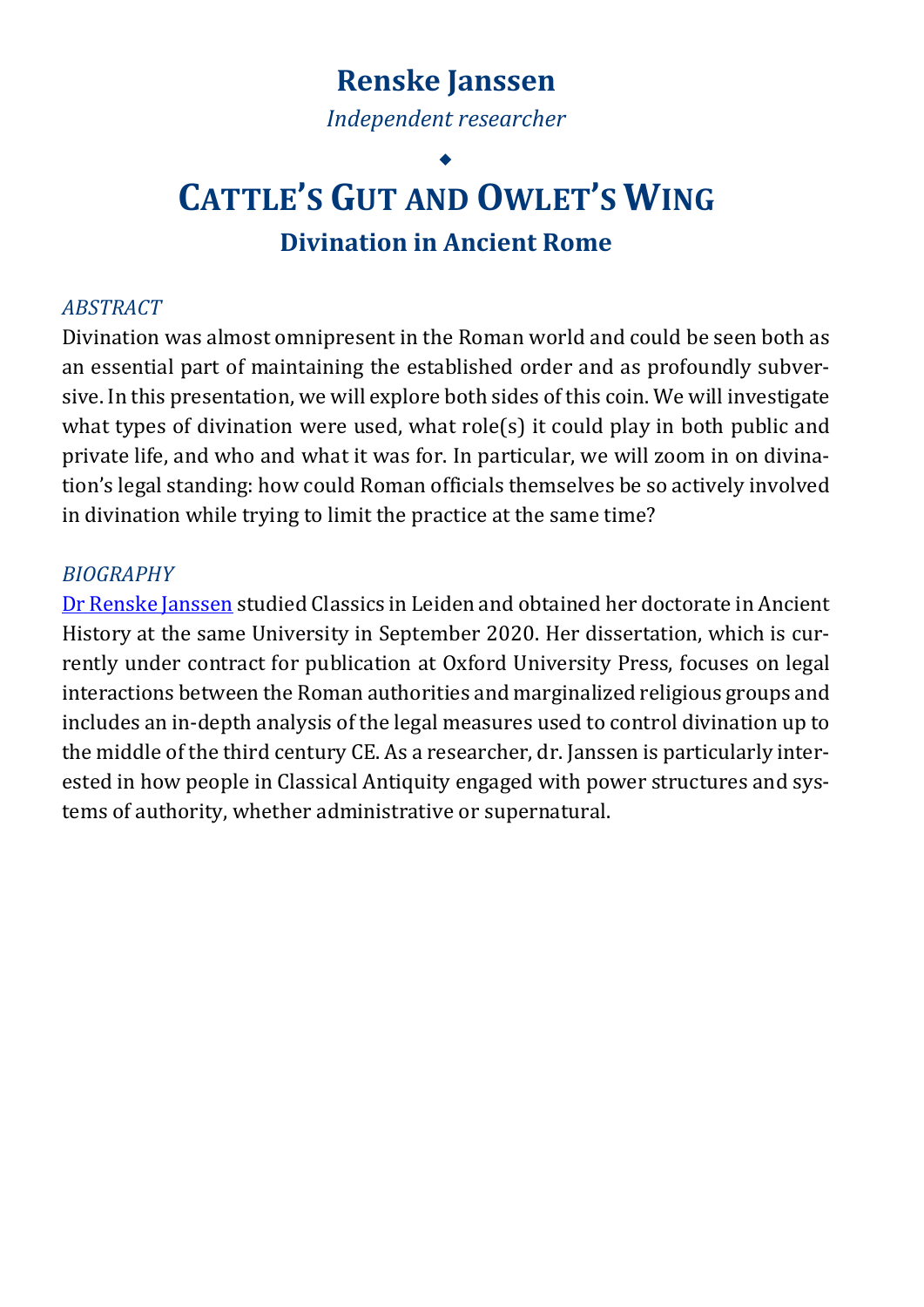# **Wouter E.A. van Beek**

*Senior Researcher at the African Studies Centre Leiden* 

# ◆ **PREDICTING THE PAST, REVIEWING THE PRESENT Divination in Africa**

### *ABSTRACT*

Divination always has been important in African cultures, and it still is. A range of mantic techniques is known on the continent. These are both technical and inspirational and are used in various situations. In this contribution, I will zoom in on two cultures, Kapsiki (Cameroon) and Dogon (Mali), whose technical divination systems offer answers to predominantly practical questions. Yet, the information derived from the fox or crab – the animals consulted – or the cowry shells – a widespread technique in West Africa – allows a glimpse into how these peoples engage with personal timelines, both their past and their future. Constructing their pathway into the future with the help of divination, they build individual and collective agency consonant with the basic tenets of their culture.

### *BIOGRAPHY*

[Prof. Wouter van Beek,](https://www.ascleiden.nl/organization/people/wouter-van-beek) a cultural anthropologist originally from Utrecht University, held the chair of Anthropology of Religion at Tilburg University till 2015 and is now Senior Researcher at the African Studies Centre Leiden. He has done extensive field research in Cameroon and Mali and has published extensively on these groups and their divination systems. At present, he heads a JP-ICH project for the preservation and digitalization of cultural heritage in Mali called DigiDogon.